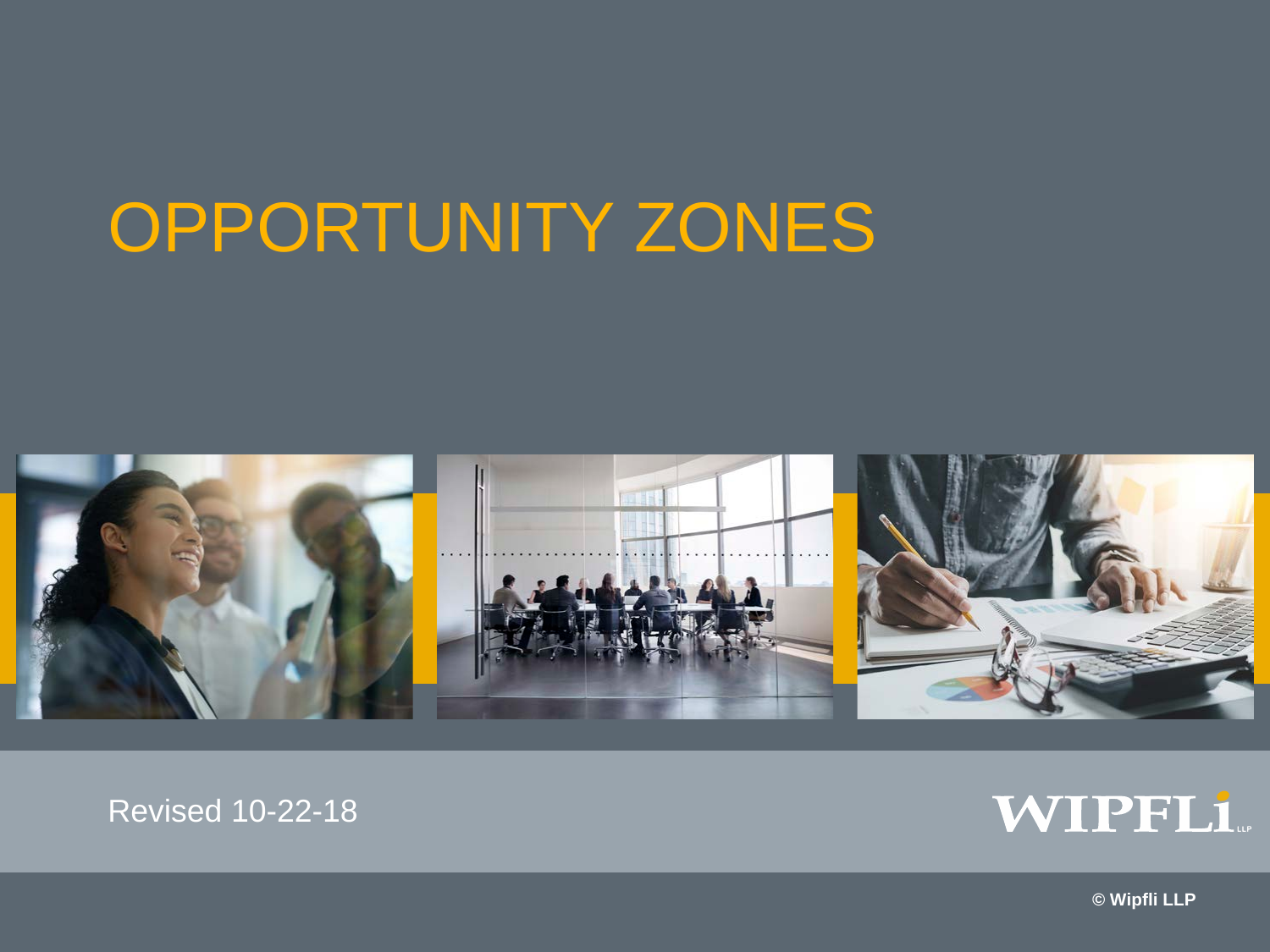

Tax Benefits for Investors Capital for Businesses and Real Estate Developers

## WIPFLi

**© Wipfli LLP**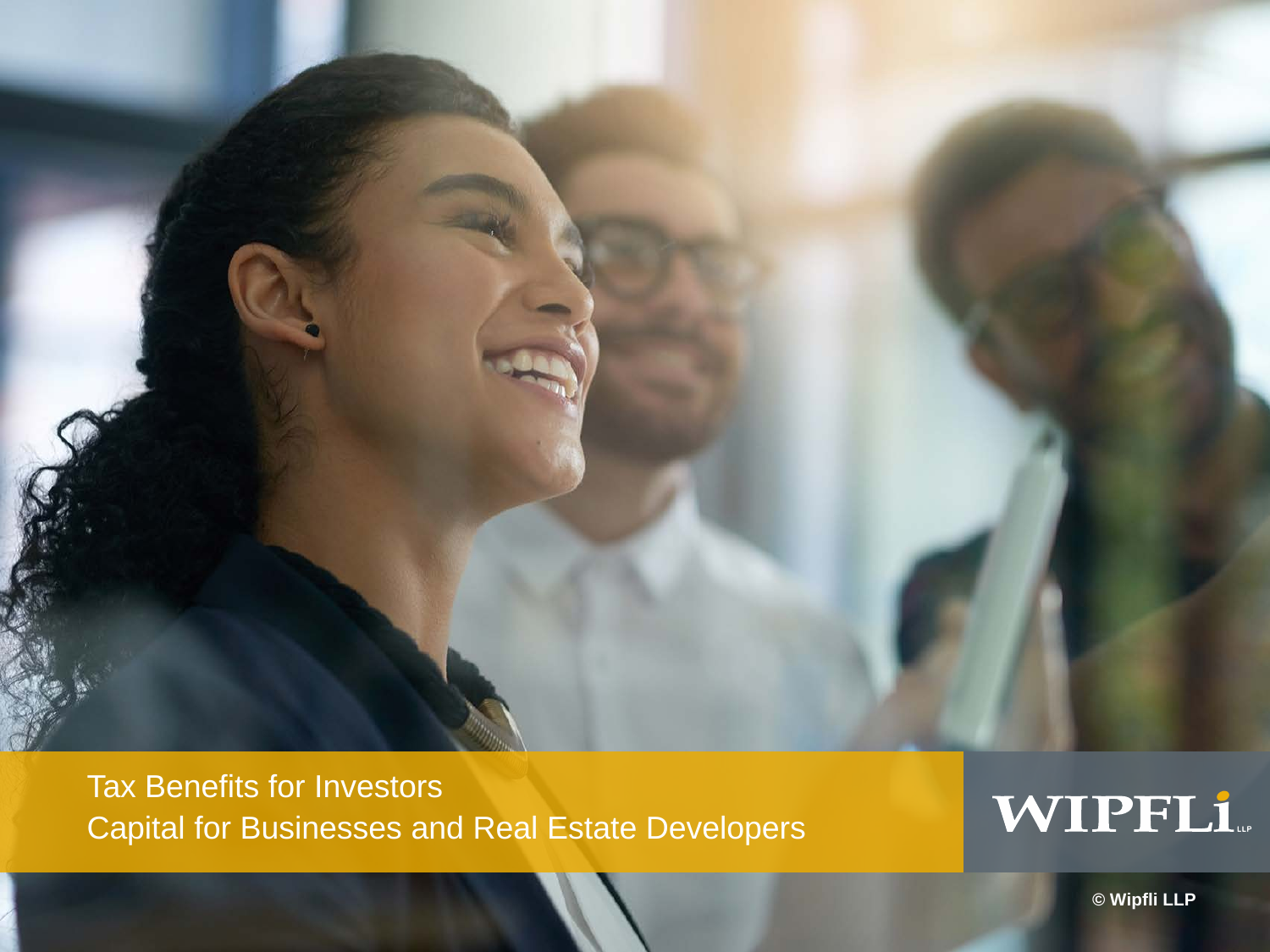### Key Terms and Requirements



**WIPFLi.**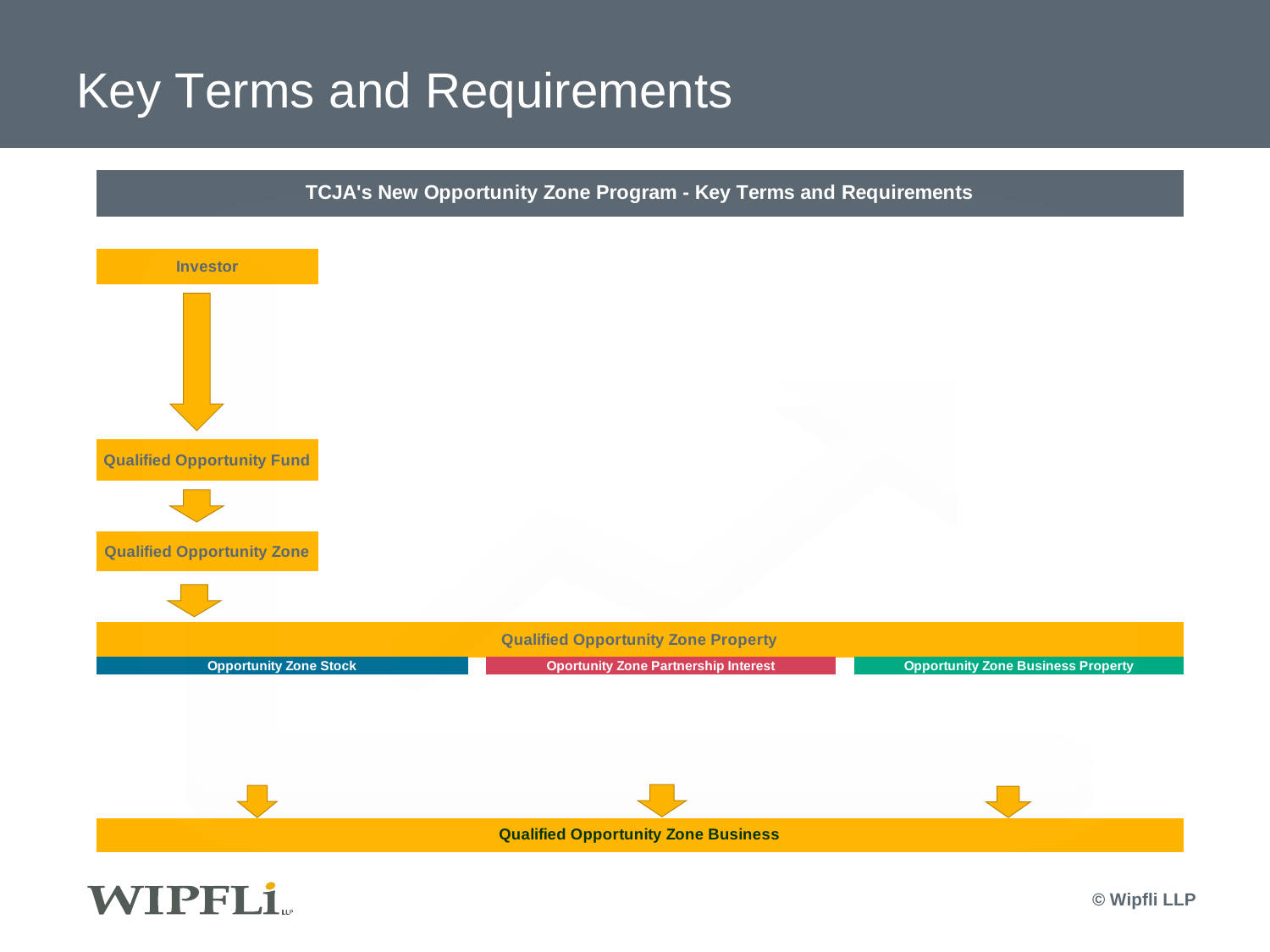#### Investor – Who and What

- Individual, C or S corporation, partnership, LLC, trust, common trust fund, qualified settlement fund, or disputed ownership fund
- Taxpayer has "capital gain" from an actual or deemed sale or exchange of property, or any other gain included in the calculation of capital gain for federal income tax purposes
	- The sale or exchange of property must be with an unrelated 3<sup>rd</sup> party (20%) standard applies rather than normal 50%)
	- Gain can be from personal, business, or investment property
- Taxpayer reinvests that capital gain into a Qualified Opportunity Fund (QOF) within 180 days of the transaction triggering the gain
	- Special rules apply for capital gains that do not necessarily have a transaction date

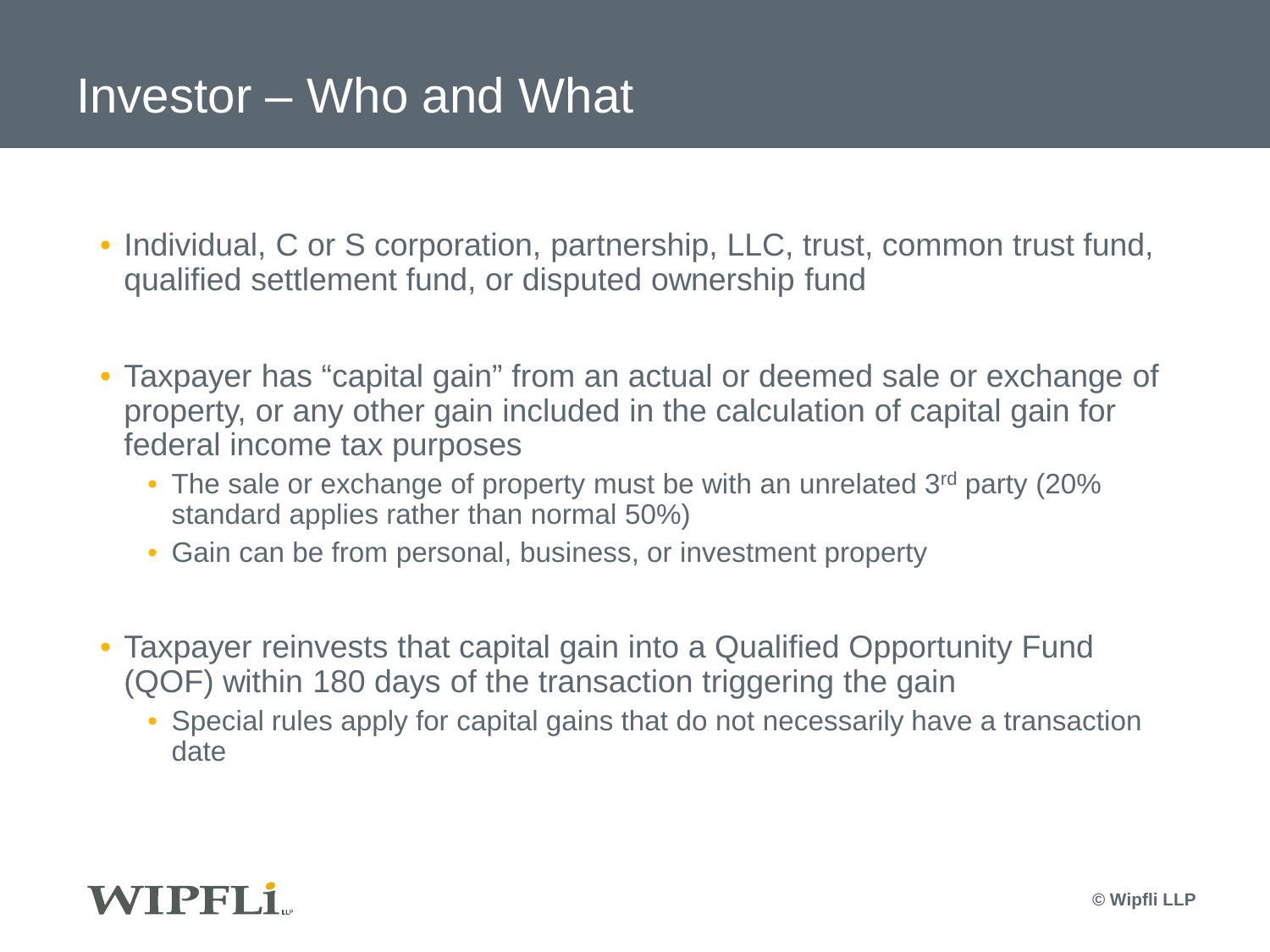#### Investor – Why

- Federal tax benefits for investor
	- Investor can make an election for their reinvested capital gain to be deferred until *earlier* of the sale of their QOF investment or 12/31/26
	- Per proposed regulations, the deferral election is likely to be made on Form 8949.
	- In addition to the deferral of capital gain for up to 8 years, if the investor holds their QOF investment for at least:
		- 5 years = original deferred gain is reduced by 10%
		- 7 years = original deferred gain is reduced by another 5%
		- 10 years = if taxpayer elects, no taxable gain is recognized on the taxpayer's sale of their QOF investment, but a taxable loss can still be recognized

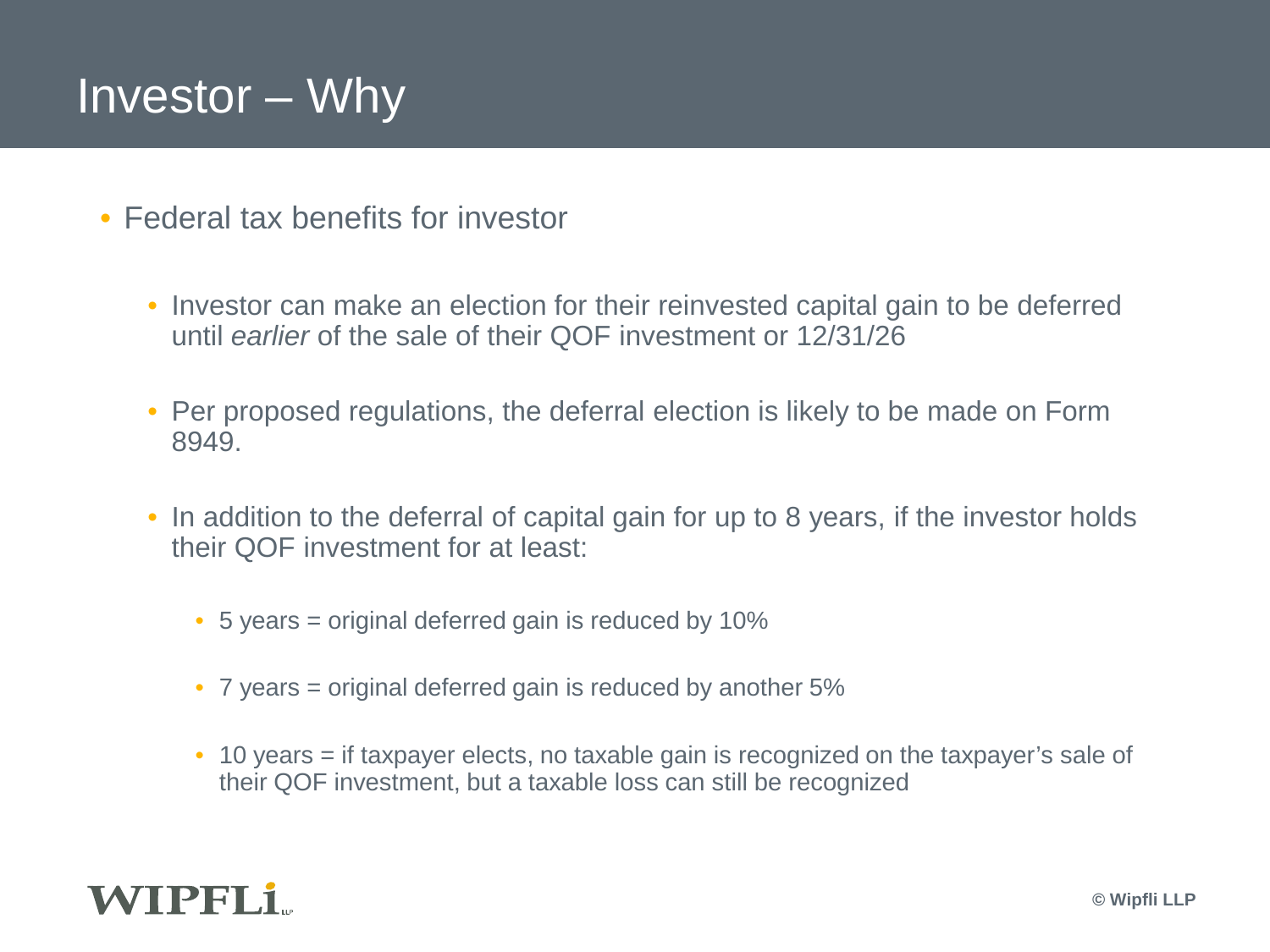#### Investor – Tax Basis in QOF Investment

- Taxpayer's beginning tax basis in the QOF investment is \$0
- If the QOF investment is held at least 5 years, the taxpayer's tax basis in the investment is increased by 10% of the original deferred gain
- If the QOF investment is held at least 7 years, the taxpayer's tax basis in the investment is increased by another 5% of the original deferred gain
- A tax basis increase in the QOF investment is also recognized when the deferred gain in recognized in the future, equal to the amount of such recognized gain

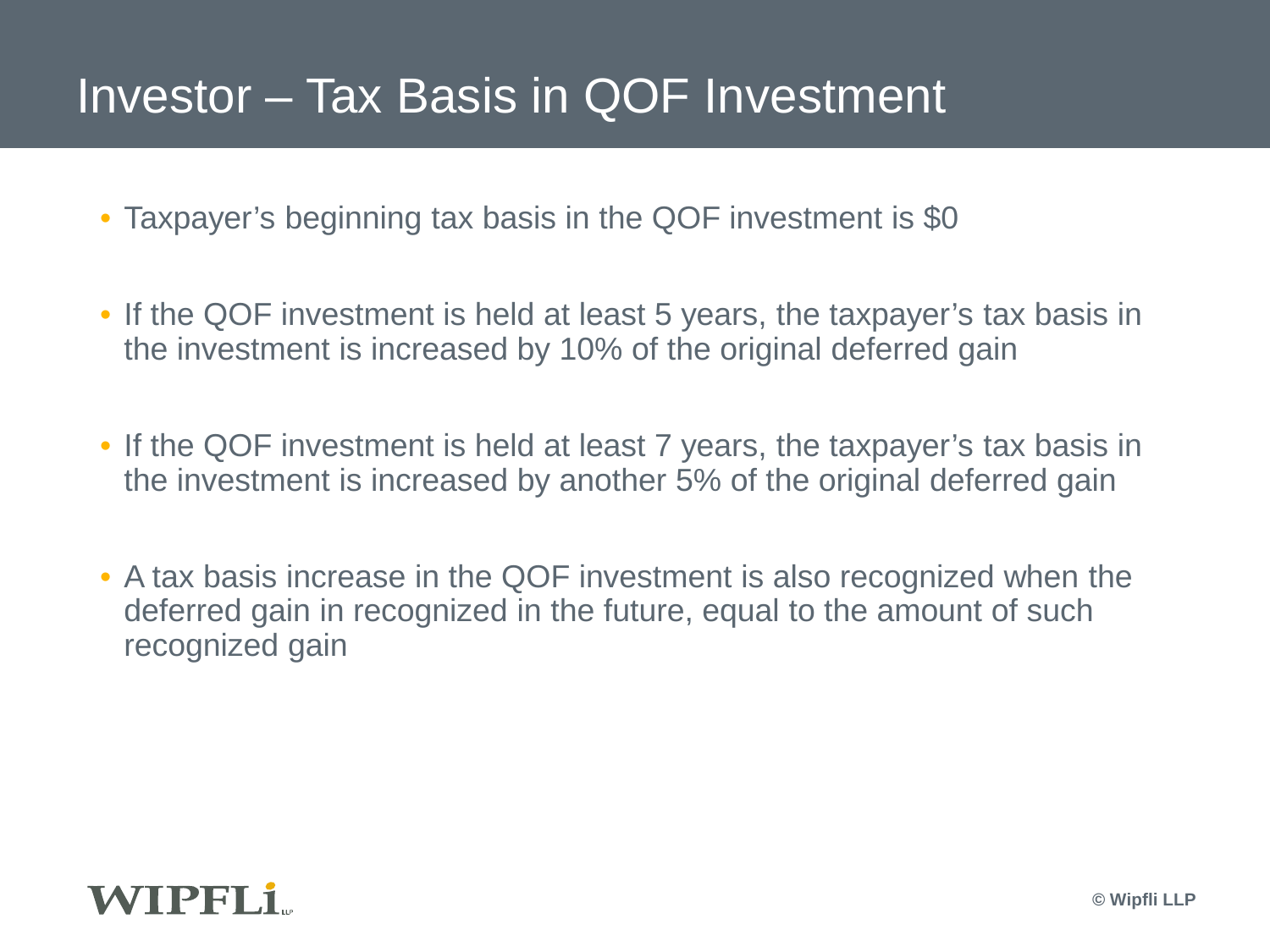#### Qualified Opportunity Fund

• Corporation, partnership or LLC that is taxed as a corporation or partnership

- Includes a REIT organized as a corporation or a limited partnership
- The entity must be formed for the purpose of investing in Qualified Opportunity Zone Property
- The entity must hold at least 90% of its assets in Qualified Opportunity Zone **Property** 
	- Average % measured semiannually, at the end of the Fund's first 6-months and again at year-end
	- The test is based on amounts shown on Applicable Financial Statements (AFS), or on cost if the QOF does not have AFS
	- A penalty applies if this 90% test not satisfied, equal to 5% of the shortfall under 90%
- The QOF self-certifies by attaching Form 8996 to its federal income tax return for its initial tax year as a QOF and all subsequent tax years

#### WIPFLI.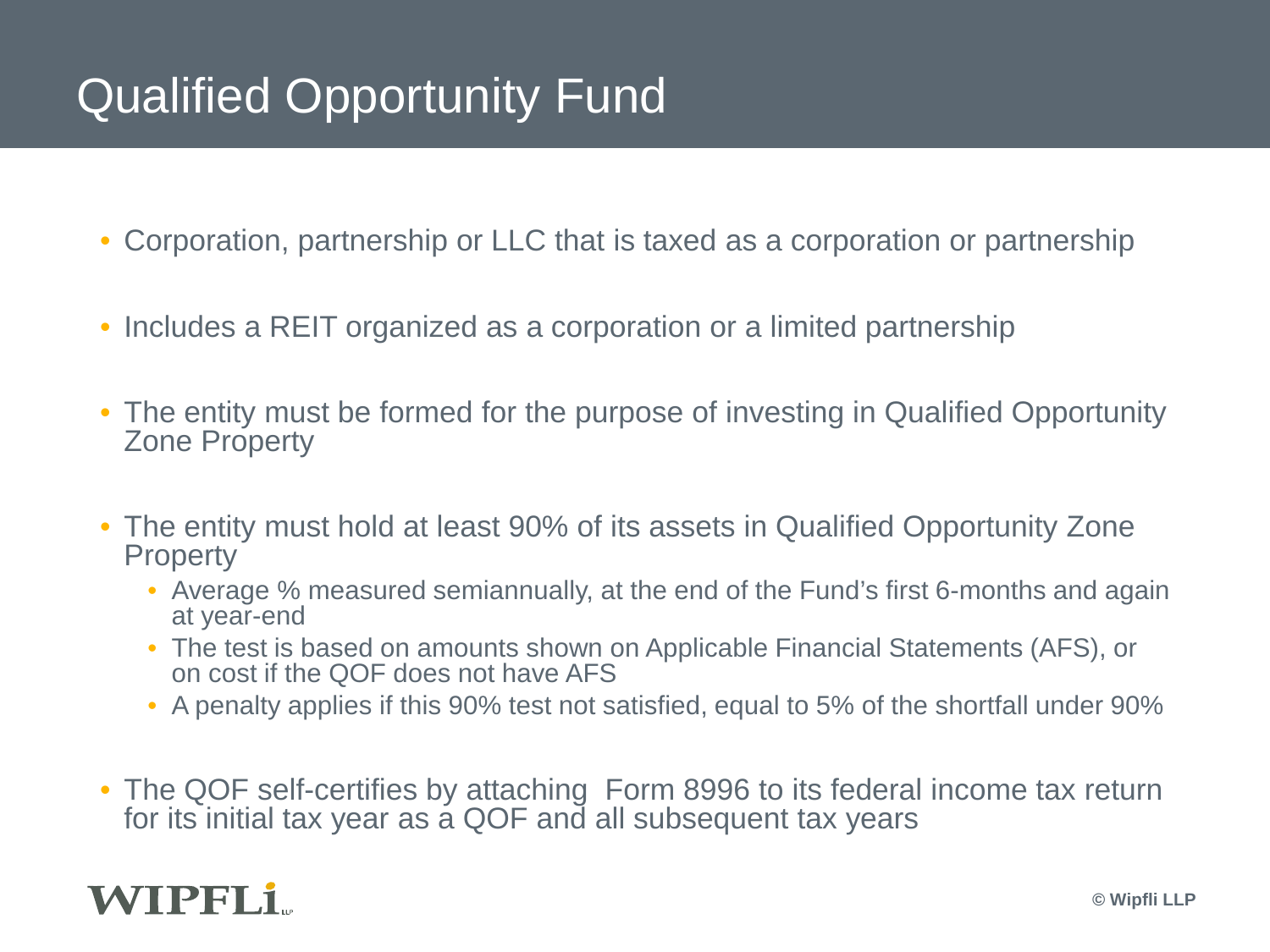#### Qualified Opportunity Zone

- Generally, low-income census tracts, both urban and rural
- Nominated by CEO of each U.S. state, district or territory by 3/21/18 (30 day extensions granted)
- Certified by Treasury
- See bottom of<http://eig.org/opportunityzones/resources> for map of certified zones

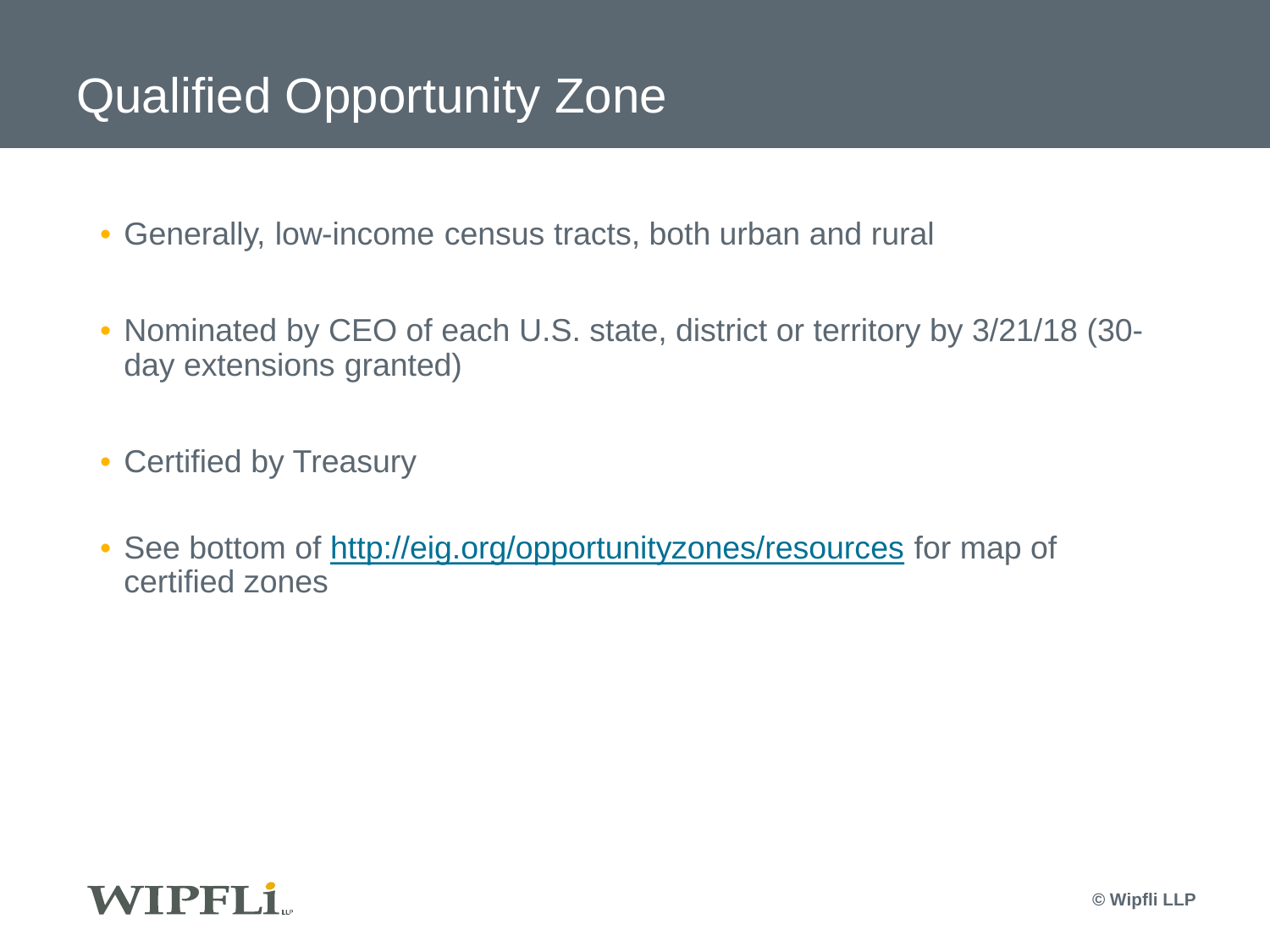#### Qualified Opportunity Zone Property - Stock or Partnership Interest

- New or existing domestic corporation, partnership or LLC taxed as a corporation or partnership
- Equity interest acquired by Fund after 12/31/17
- Equity interest must be acquired for cash
- Stock or partnership interest must be original issue
- Corporation or partnership must be a Qualified Opportunity Zone Business at the time the interest is acquired by the Fund and for substantially all of the Fund's holding period

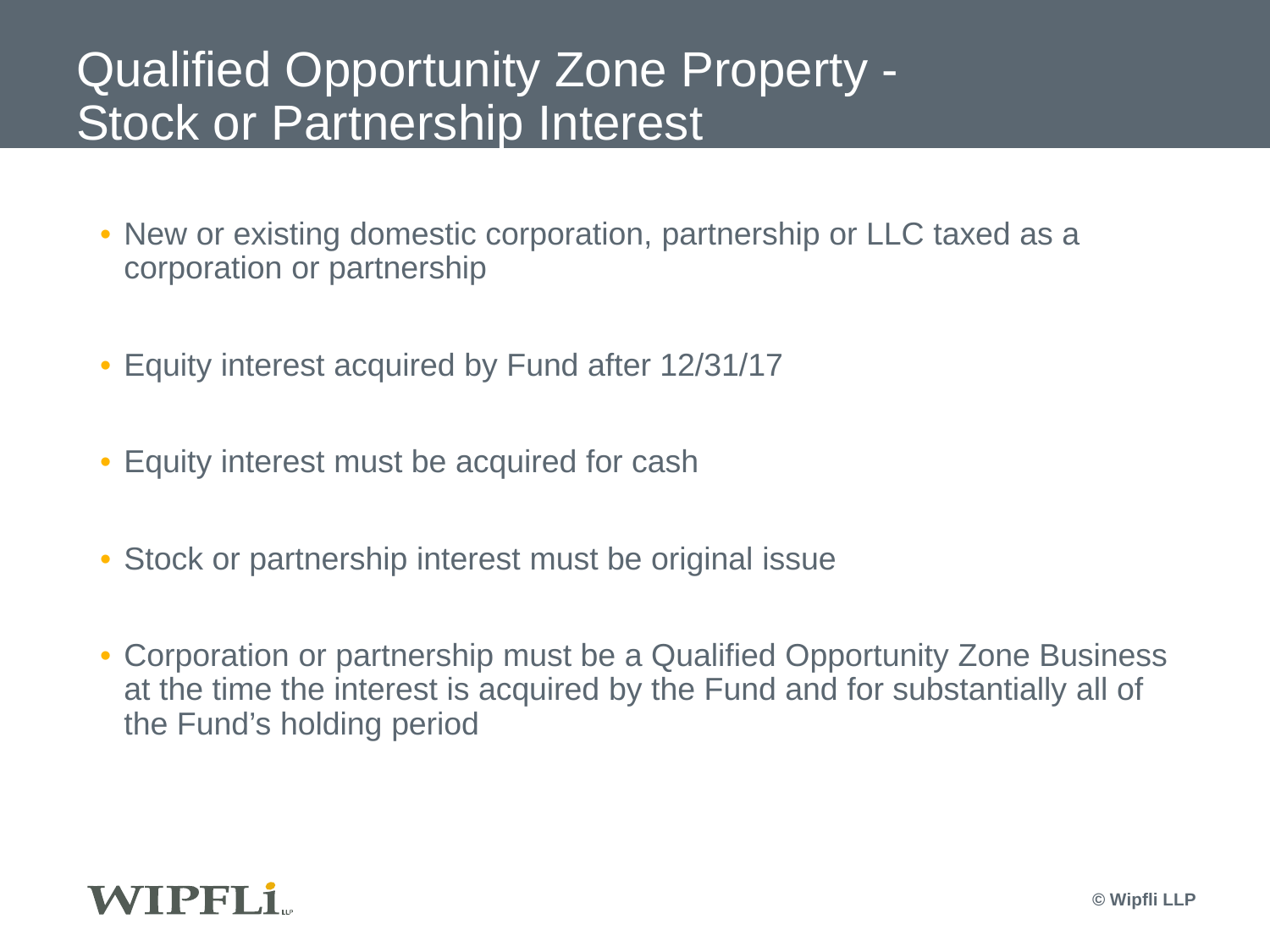#### Qualified Opportunity Zone Property - Qualified Opportunity Zone Business Property

- Tangible property that is used in the trade or business of the QOF or QOZ **Business**
- Property must be acquired by purchase from an unrelated party (20%) standard applies rather than normal 50%)
- Property must be acquired after 12/31/17

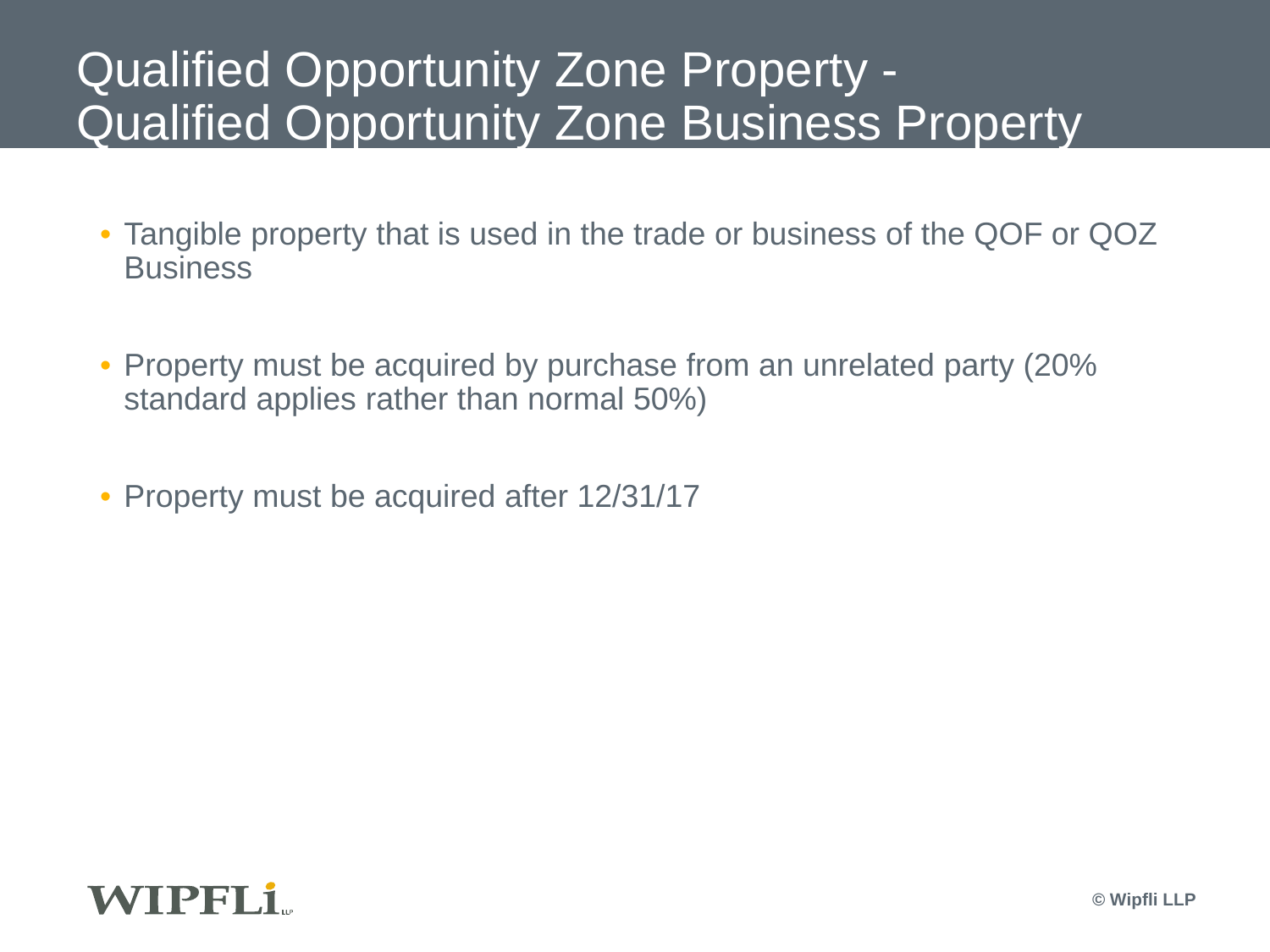#### Qualified Opportunity Zone Property - Qualified Opportunity Zone Business Property

- The "original use" of the property within the QOZ must either commence with the QOF or QOZ Business or "substantial" improvements must be made to the property
- Original use
	- "Original use" means the property is either newly built in the QOZ or is new or used property brought into the QOZ by the QOF or QOZ Business
	- In the case of the purchase of vacant land within a QOZ, this original use rule does not apply – an exception which should encourage the repurposing of vacant or otherwise underutilized land in distressed areas

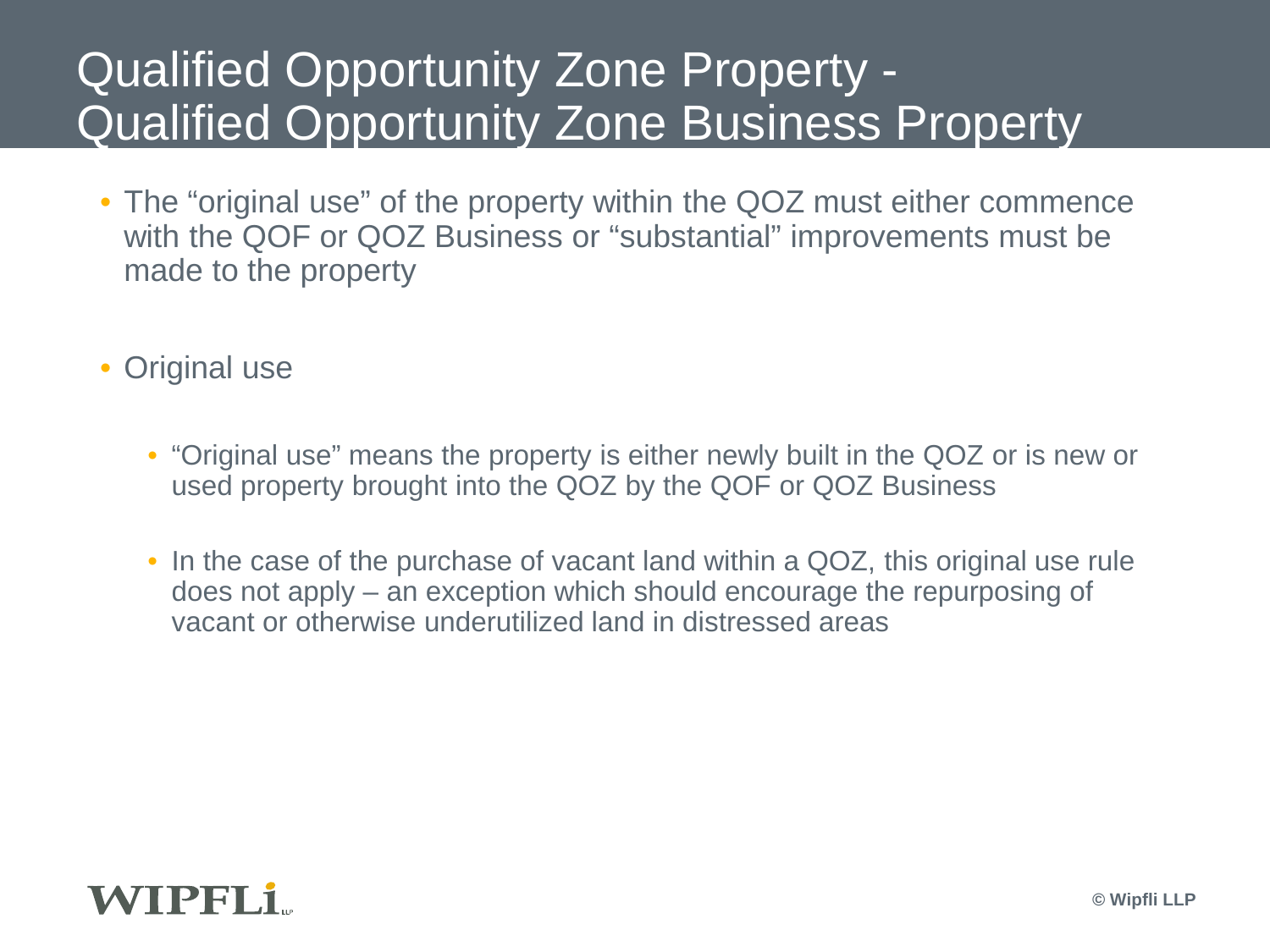#### Qualified Opportunity Zone Property - Qualified Opportunity Zone Business Property

- Substantial improvements
	- In order for improvements to be considered "substantial", the cost basis of the property must be more than doubled during any 30-month period beginning after the date of the property's acquisition
	- In the case of a purchase of existing land and building within the QOZ, this substantial improvement test is based on the taxpayer's cost basis in the building only, not the land
		- Therefore, it is not necessary that the taxpayer's cost basis in the land also be doubled during the 30-month period
		- This bifurcation should encourage the repurposing of vacant buildings in distressed areas

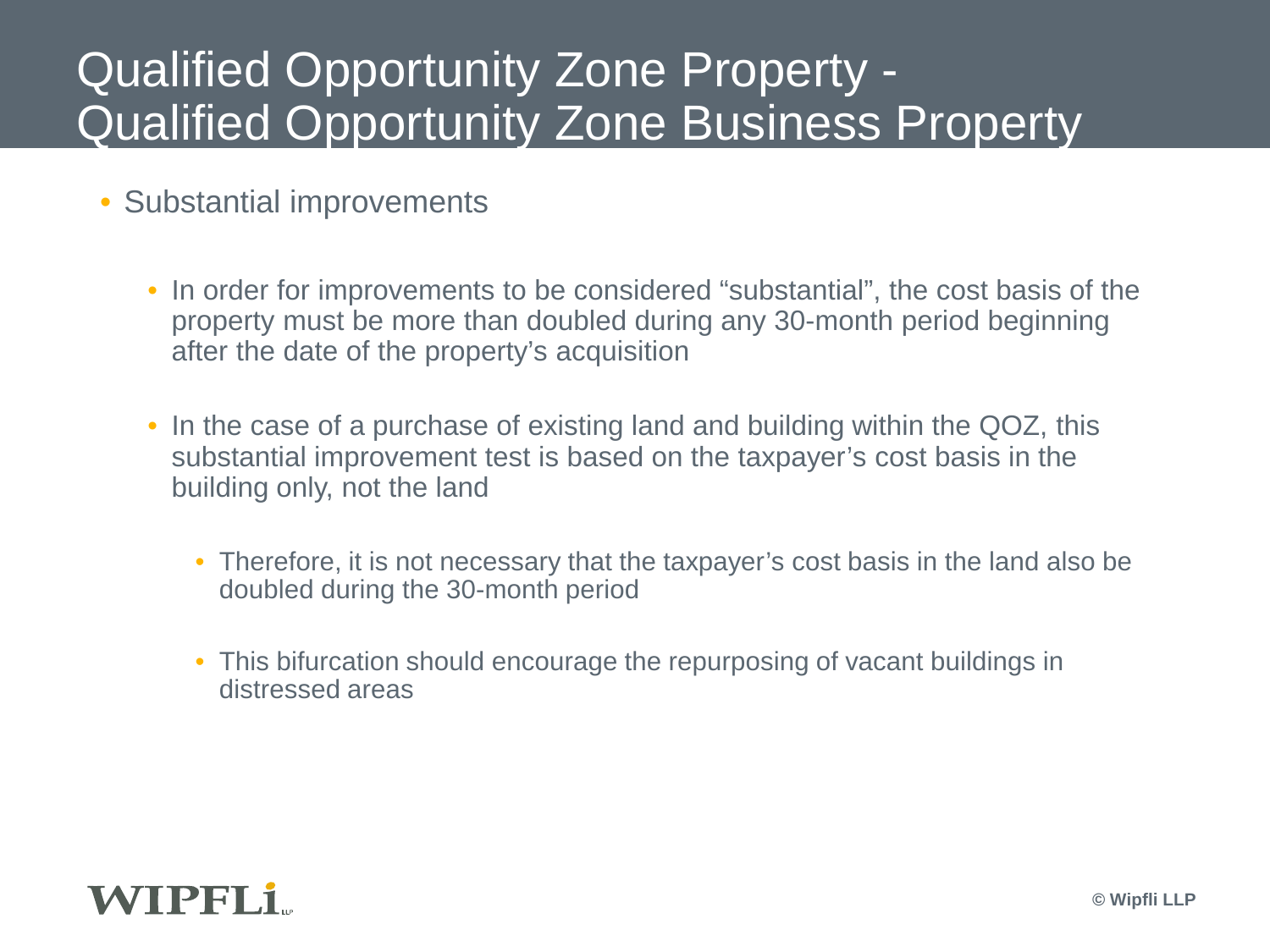#### Qualified Opportunity Zone Business

- Substantially all (at least 70%) of the trade or business's tangible property, owned or leased, is QOZB Property
- A substantial portion of its intangible property is used in the active conduct of the trade or business
- A least 50% of its total gross income is derived from the active conduct of its trade or business

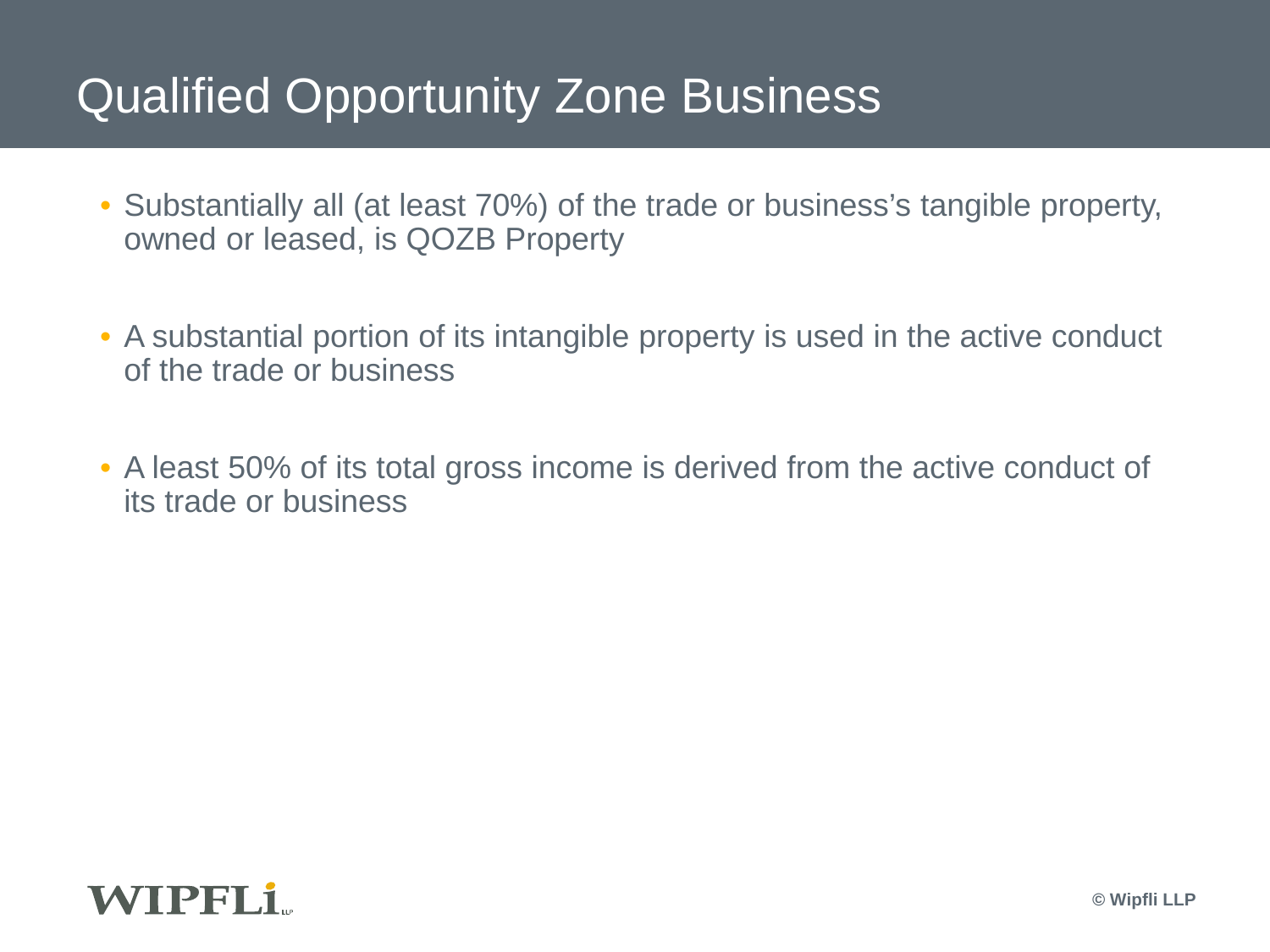#### Qualified Opportunity Zone Business

- Less than 5% of the average of the aggregate unadjusted basis of its property is attributable to nonqualified financial property
	- Nonqualified financial property includes cash and cash equivalents, stocks, debt, partnership interests, options, futures and forward contracts, warrants, notional principal contracts, and annuities.
	- Working capital exception
		- An exception is made for reasonable amounts of working capital held as cash, cash equivalents or debt for 18 months or less
	- Safe harbor
		- The working capital exception can also be applied to property held by the QOZB for a period of up to 31 months, if:
			- There is a written plan for the property to be used for the acquisition, construction or substantial improvement of tangible property in the QOZ
			- There is a written schedule that the property will be used within 31 months
			- The business substantially complies with that schedule
			- The written plan and schedule are retained in the taxpayer's records

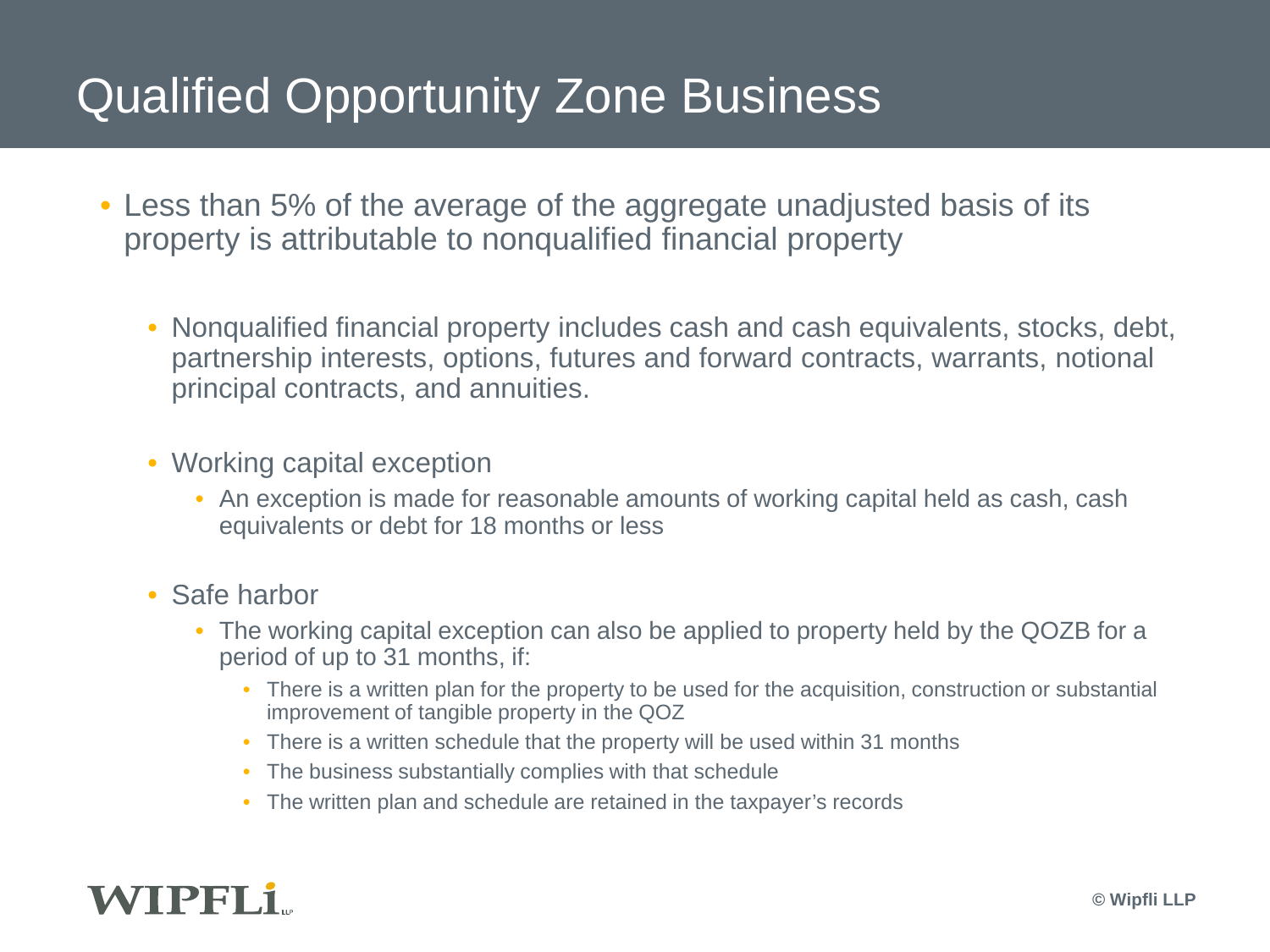#### Qualified Opportunity Zone Business

- The trade or business cannot be what is considered a "sin business":
	- Private or commercial golf course or country club
	- Massage parlor, hot tub or suntan facility
	- Racetrack or other facility used for gambling
	- Any store with the principal business of selling alcohol for off-premise consumption

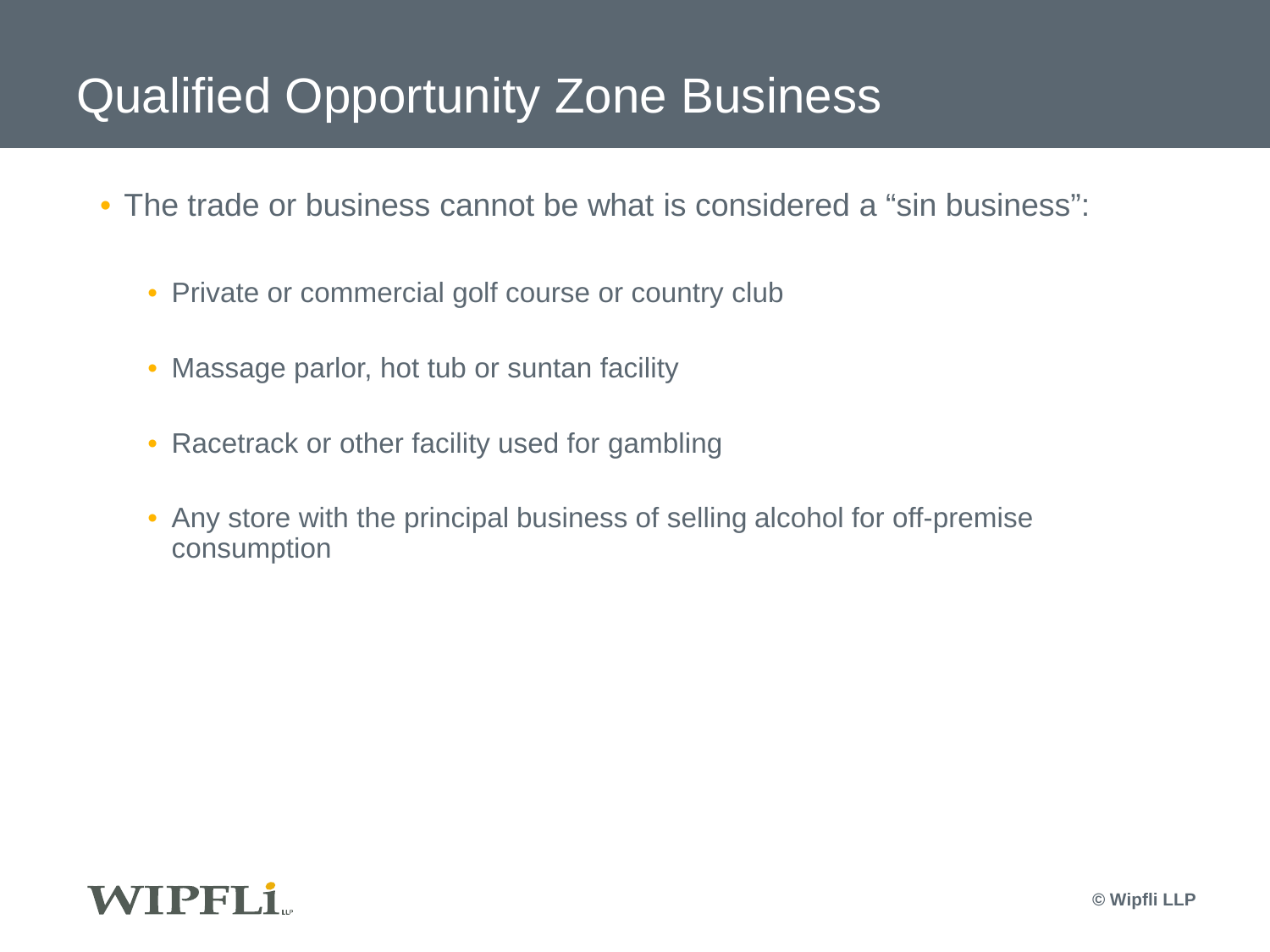#### Comparison of After-Tax Cash Flow

| Individual's capital gain reinvested in 2018 |         |
|----------------------------------------------|---------|
| Federal capital gain tax rate                | 100.000 |
| Investment appreciation rate                 | 23.8%   |
|                                              | $7.0\%$ |

#### **Summary of After-Tax Cash Flow Comparison**

|                       | With               | <b>Without</b>     |
|-----------------------|--------------------|--------------------|
|                       | <b>Opportunity</b> | <b>Opportunity</b> |
| <b>Holding Period</b> | <b>Fund</b>        | <b>Fund</b>        |
| 5-Year                | 109.254            | 99.574             |
| 7-Year                | 125.931            | 111.374            |
| 10-Year               | 176.485            | 132,357            |



**WIPFLi**